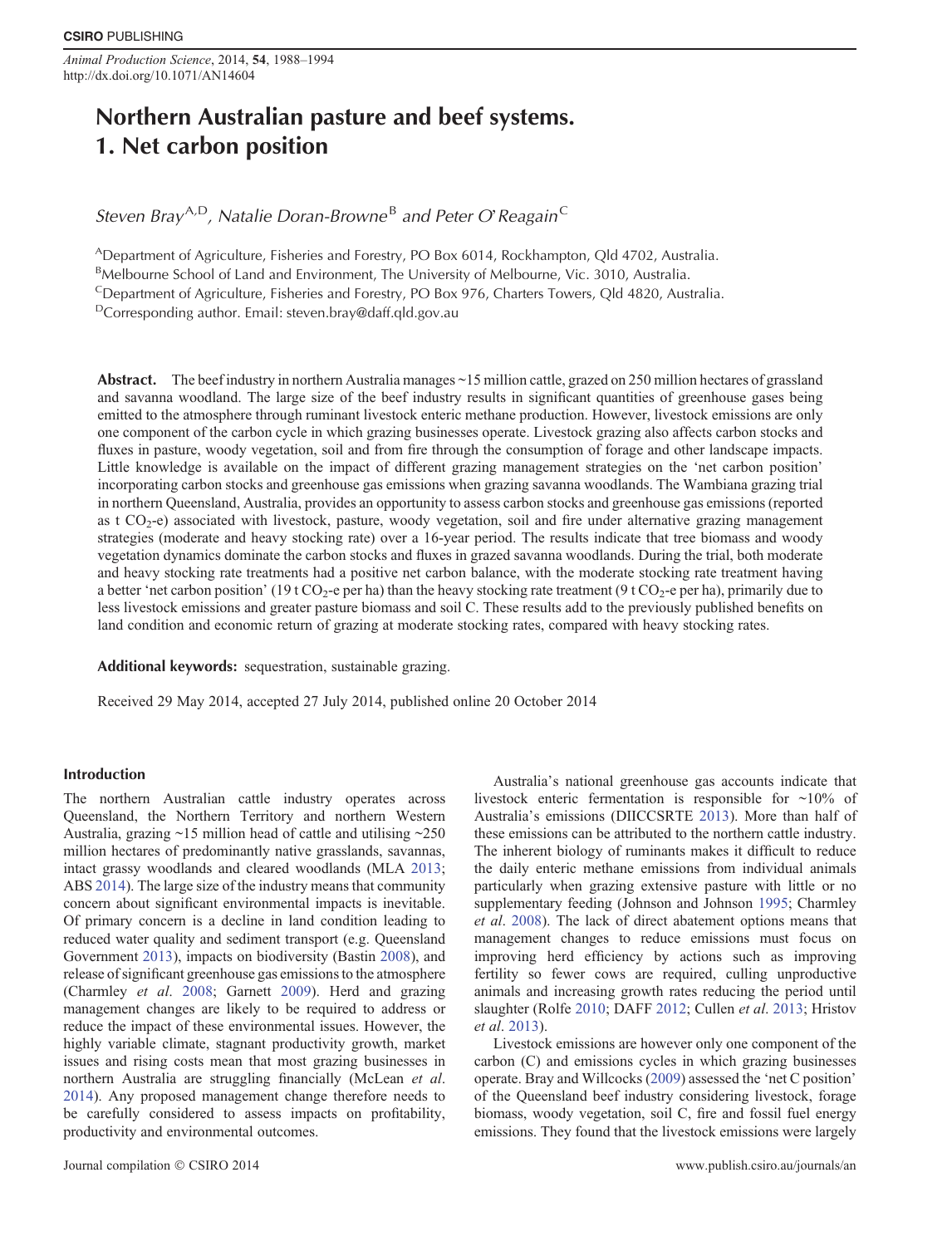offset by biosequestration in the woody vegetation on grazing land following legislated restrictions on tree clearing and woodland thickening in remnant vegetation (Burrows *et al*. [2002](#page-5-0)). Property-scale analyses on four Queensland grazing properties found that livestock emissions could be offset with the retention and growth of a relatively small amount of additional trees with minimal impacts on livestock productivity (Bray and Golden [2009;](#page-5-0) Eady *et al*. [2011\)](#page-5-0). These analyses were based on modelled data from a range of sources and necessarily had to include a range of assumptions such as herd structure, and cattle and tree growth rates. Few examples exist where most of the C stocks and fluxes and emissions calculations are based on actual measured data at a paddock or property scale.

The Wambiana grazing trial was established in 1997 in northern Queensland's savanna woodlands to assess grazing management options to cope with climate variability (O'Reagain *et al*. [2009\)](#page-6-0). Results to date indicate that the moderate stocking rate (MSR) treatment has maintained land condition and had better financial returns with lower risk than the heavy stocking rate (HSR) treatment (O'Reagain *et al*. [2011](#page-6-0); Scanlan *et al*. [2013](#page-6-0)). The Wambiana grazing trial provides an ideal opportunity to verify biophysical models (e.g. Scanlan *et al*. [2013;](#page-5-0) Doran-Browne *et al.* [2014\)](#page-5-0) and assess the 'net C position', incorporating C stocks and greenhouse gas emissions of alternative grazing management options over a 16-year timeframe, since much of the data required has been measured within a rigorously designed grazing experiment (O'Reagain *et al*. [2009,](#page-6-0) [2011](#page-6-0)). This paper utilises the data from theWambiana trial to assess and compare the net C position of the MSR and HSR treatments.

## **Materials and methods**

#### *Wambiana grazing trial*

The Wambiana grazing trial was established near Charters Towers in north Queensland, Australia (20°34'S, 146°07'E) to evaluate grazing management strategies for managing rainfall variability on extensive grazing properties (median property size in Central North Queensland is 39 000 ha). Annual rainfall in this region is highly variable (range of 207–1409 mm, mean 640 mm) and strongly seasonal, with most rainfall (~70%) occurring in the summer months of December to March. Below-average rainfall was received at the trial between 2001 and 2006 (O'Reagain *et al*. [2011\)](#page-6-0).

Three main land types based on soil type and woody vegetation associations occur at the site (O'Reagain *et al*. [2009\)](#page-6-0):

- (1) Box moderately fertile brown sodosols and chromosols dominated by Reid River box (*Eucalyptus brownii*) occupying ~55% of the area.
- (2) Brigalow more fertile grey earths and vertosols dominated by brigalow (*Acacia harpophylla*) occupying ~22% of the area.
- (3) Ironbark low fertility yellow/red kandosols dominated by silver-leaf ironbark (*E. melanophloia*) occupying ~23% of the area.

The 10 trial paddocks (93–115 ha) were fenced so that each paddock had roughly the same proportion of the three major land types. Five different stocking strategies were applied with two treatment replicates.

The greenhouse gas emissions and C stock assessment utilised data from the MSR and HSR treatments. The MSR treatment was stocked at  $8-10$  ha/animal equivalent (AE = 450-kg steer) and the HSR treatment was stocked at 4–5 ha/ AE (O'Reagain *et al*. [2009](#page-6-0)). For the present assessment each treatment 'paddock' was scaled to be 1000 ha, divided proportionally into the three main land types. We accessed the data for 16 years from 1997–98 to 2012–13. The first day of June was regarded as the start of each year, being notionally the start of the 6-month dry season and end of the 6-month wet season. The entire site was burnt in October 1999 and October 2011 to manage woodland thickening. All C stocks and greenhouse gas emissions were reported as carbon dioxide equivalents (t  $CO<sub>2</sub>$ -e).

## *Cattle emissions and biomass*

Treatments were stocked with one size class of cattle for the first 5 years with cattle changed annually at the end of the wet season. Thereafter, treatments had two cattle size classes, with a new batch of yearling steers (~360 kg) being introduced annually and kept for 2 years, with approximately half the cattle replaced each year. See O'Reagain *et al*. ([2009,](#page-6-0) [2011](#page-6-0)) for more detail.

For each treatment, herd records included livestock numbers and initial liveweight. Dry season liveweight gain and wet season liveweight gain were used to generate monthly livestock liveweights. An excel version of the FarmGAS calculator ([http://www.farminstitute.org.au/calculators/farm-gas-calculator](www.farminstitute.org.au/calculators/farm-gas-calculator), verified 6 September 2014) was used to calculate yearly livestock greenhouse gas emissions (enteric methane and  $N<sub>2</sub>O$ emissions from livestock urine and faeces).

Average annual livestock biomass was calculated using the method of Bray and Willcocks [\(2009](#page-5-0)) assuming livestock were 40% dry matter and 50% C.

## *Woody plant biomass and dynamics*

Live woody plant basal area was assessed four times in permanent 1-ha monitoring sites on the three main land types in the MSR and HSR paddocks, before and after the fire events in spring 1999 and 2011, using TRAPS woodland monitoring methodology (Back *et al*. [1997](#page-5-0); Burrows *et al*. [2002\)](#page-5-0). Between 1999 and 2011 live tree basal area increased by 8% and 7% in the MSR and HSR treatments respectively with no treatment differences detected. Data from the two treatments were combined for each land type. Monthly tree basal area was calculated over the life of the trial. Tree basal area change rates before the 1999 fire and after the post 2011 fire recordings were assumed to be at the same rate as the period between the two fires. Aboveground live tree biomass was estimated using the stand allometric of Burrows *et al*. [\(2002\)](#page-5-0).

Currant bush (*Carissa ovata*) is a native, low sprawling shrub, which can impact grazing by displacing and competing for resources with forage plants (Back [2005\)](#page-5-0). Currant bush cover was assessed on the permanent monitoring sites at the same time as the TRAPS tree basal area measurements, by measuring the proportion of the 500-m transect occupied by currant bush canopy. Treatment differences following the 1999 fire were detected with currant bush growth rates slower for the MSR than in the HSR treatment. Between 1999 and 2010 currant bush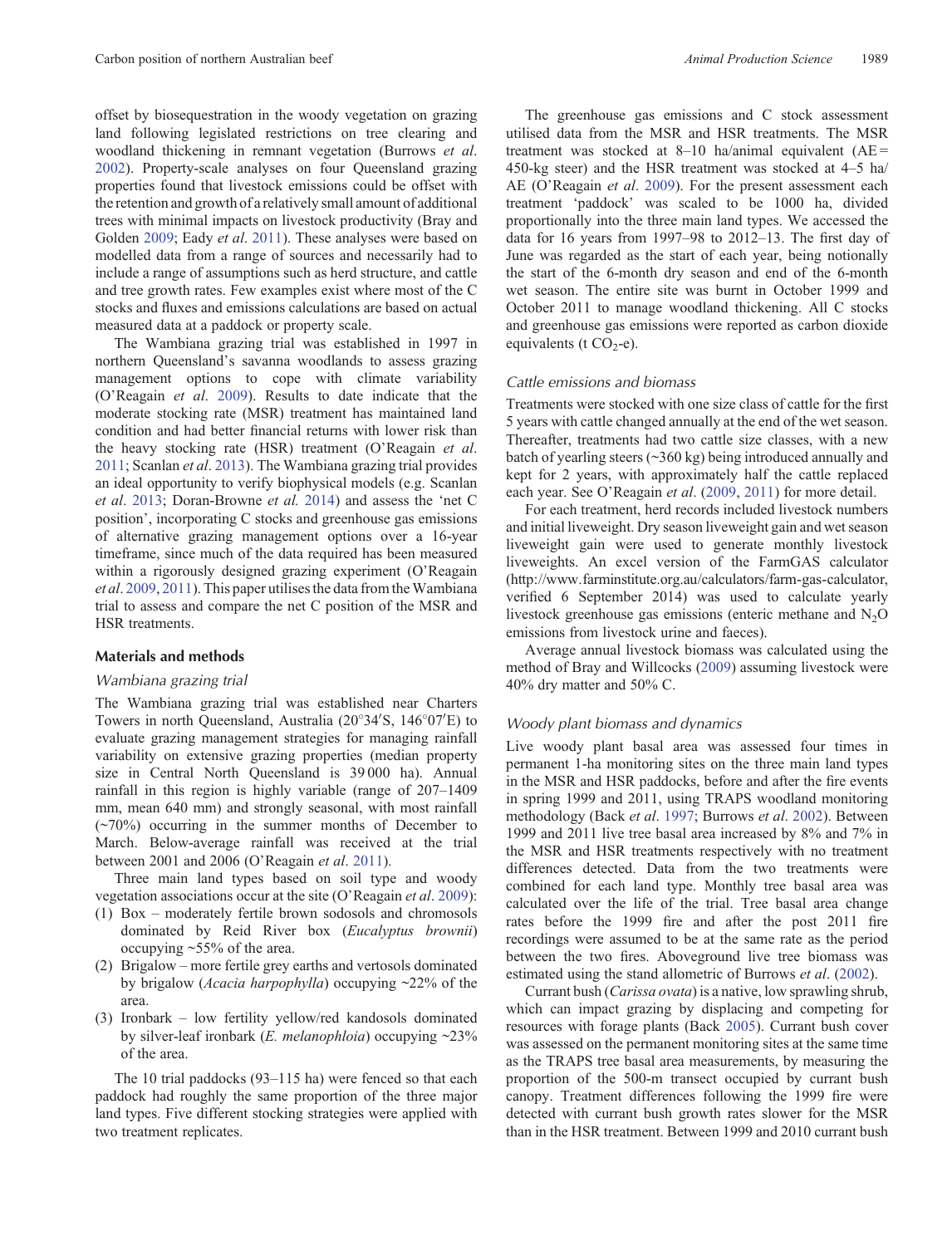canopy increased by 23% and 82% in the MSR and HSR treatments respectively. Currant bush canopy change rates before the 1999 fire and after the post-2011 fire recordings were assumed to be the same rate as the period between the two fires. Monthly canopy area was calculated over the 16 years of the trial. Currant bush biomass was estimated by cutting 10 50 by 50-cm quadrats through the canopy, which yielded an average biomass of 10.7 t/ha of canopy.

## *Forage and litter biomass and dynamics*

Total standing dry matter was assessed each year at the end of the wet season (May) using the BOTANAL procedure (Tothill *et al*. [1992](#page-6-0)), with 200 quadrat placements in each treatment replicate proportionally spaced across the three land types (O'Reagain *et al*. [2009\)](#page-6-0). For each treatment, biomass and cumulative change in biomass (t  $CO<sub>2</sub>$ -e) from the start year 1997–1998 was calculated assuming the forage biomass was 50% C.

Litter biomass was measured in  $0.25 \text{ m}^2$  quadrats during soil sampling in 2009 and 2010  $(n=395)$  across the two treatments and three land types. Litter biomass was assumed to have remained static throughout the trial period.

## *Soil C stock and dynamics*

Soil C was sampled during three sampling campaigns in 2008, 2009 and 2010 (see Pringle *et al*. [2011;](#page-6-0) Allen *et al*. [2013](#page-5-0); Segoli *et al*. [2014](#page-6-0)). Total organic soil C was assessed to a depth of 30 cm using a hydraulic driven push tube with samples analysed using dry combustion (see Pringle *et al*. [2011\)](#page-6-0). Soil C measurements were conducted on average 12 years after the start of the trial. Pringle *et al*. ([2011](#page-6-0)) found statistical differences and interactions between treatments and soil types. Averaging soil C differences across sampling campaigns, the MSR treatment had 20.3 t C/ha to 30-cm depth compared with the HSR treatment with 19.2 t C/ha to 30-cm depth. Assuming the soil C stocks were similar at the start of the trial, it is impossible to know with certainty whether MSR has gained soil C, HSR has lost soil C or a combination of both. Being conservative we assume the MSR treatment has not gained soil C, but the HSR treatment has lost 1.05 t C/ha over 12 years or  $0.32$  t CO<sub>2</sub>-e/ha.year due to the heavy grazing intensity.

#### *Coarse woody debris and standing dead trees*

Coarse woody debris (CWD) and standing dead tree biomass was assessed in the three land types in 2009 and assumed to have remained static throughout the trial period. CWD biomass was estimated by measuring the dimensions and calculating the volume of CWD greater than 2 cm diameter in two 100-m long, 1-m-wide belt transects in each land type. Sixty-nine pieces of CWD were subsequently collected covering the range of sizes encountered and dried at 45 C until constant weight was achieved. The volume of each piece was calculated based on the dimensions and shape. The relationship between volume and biomass (Eqn 1) was applied to the volume calculated in the belt transect and then converted to t  $CO<sub>2</sub>$ -e, assuming CWD biomass was 50% C.

CWD biomass (g) = Volume CWD (cm<sup>3</sup>)  
× 0.8225 (
$$
R^2
$$
 = 0.94;  $n$  = 69). (1)

Standing dead trees were assessed in the three land types in 2009 using the Bitterlich technique (Grosenbaugh [1952](#page-5-0)). Standing dead tree biomass was estimated using the allometrics of Burrows *et al*. ([2002\)](#page-5-0).

#### *Energy use*

Emissions from energy use through fuel and electricity were not measured on the trial, but are of interest in the context of an operating grazing business. We applied on-farm energyrelated emissions of  $0.009$  t  $CO<sub>2</sub>$ -e/ha.year (Bray and Willcocks [2009](#page-5-0); Eady *et al*. [2011\)](#page-5-0).

## *Fire emissions*

To account for the emissions from the 1999 and 2011 fire we used the Australian greenhouse accounts methodology (DIICCSRTE [2013\)](#page-5-0) using the forage and litter biomass measured at the end of the wet season and a burn efficiency of 0.76. The whole area was assumed to be burnt.

## **Results**

Carbon stocks ranged from 223 000 to 273 000 t  $CO_2$ -e/1000 ha during the 16 years of the trial and across the two stocking rate treatments (Fig. [1](#page-3-0)). Carbon in live trees and soil contributed on average 56% and 29% respectively to C stocks. The contribution from livestock biomass was small (0.02% of the total). CWD, standing dead trees, forage and litter and currant bush contributed  $\sim$ 15% to C stocks (Fig. [1\)](#page-3-0).

Carbon fluxes and greenhouse gas emissions were dominated by the change in live-tree biomass (Fig. [2\)](#page-4-0). This was driven by the two fire events, which reduced live tree biomass but was followed by tree growth in the inter-fire period. The 1999 fire occurred after a prolonged fire-free period and resulted in a large decline in live trees. In contrast, the second fire in 2011 had much less impact (Fig. [2](#page-4-0)). At the end of the analysis period in 2012/13 there was 21 900 t  $CO_2$ -e/1000 ha more live tree biomass than at the start of the trial indicating C sequestration.

The impact of climate cycles and interaction with grazing intensity can be observed in the forage and litter. In the MSR treatment, change in forage and litter biomass was slower to reach the maximum positive value (greatest emission) during the drought in the mid-2000s as on-ground forage biomass declined (Fig. [2\)](#page-4-0). By the end of the trial period the MSR treatment had accumulated a small amount of C in the forage and litter compared with the start of the trial with  $3 \text{ t CO}_2$ -e/ha on average more biomass than the HSR treatment over the life of the trial.

Livestock emissions in the HSR treatment were greater than in the MSR treatment due to the higher livestock numbers. The HSR treatment had slightly lower fire emissions due to the lower fuel loads than the MSR treatment (Fig. [2\)](#page-4-0). The difference in soil C between the two stocking rate treatments was attributed to the HSR treatment losing soil C equivalent to 4.8 t  $CO<sub>2</sub>$ -e/ha. By comparison, energy emissions were small with emissions of 0.14 t  $CO_2$ -e/ha over 16 years.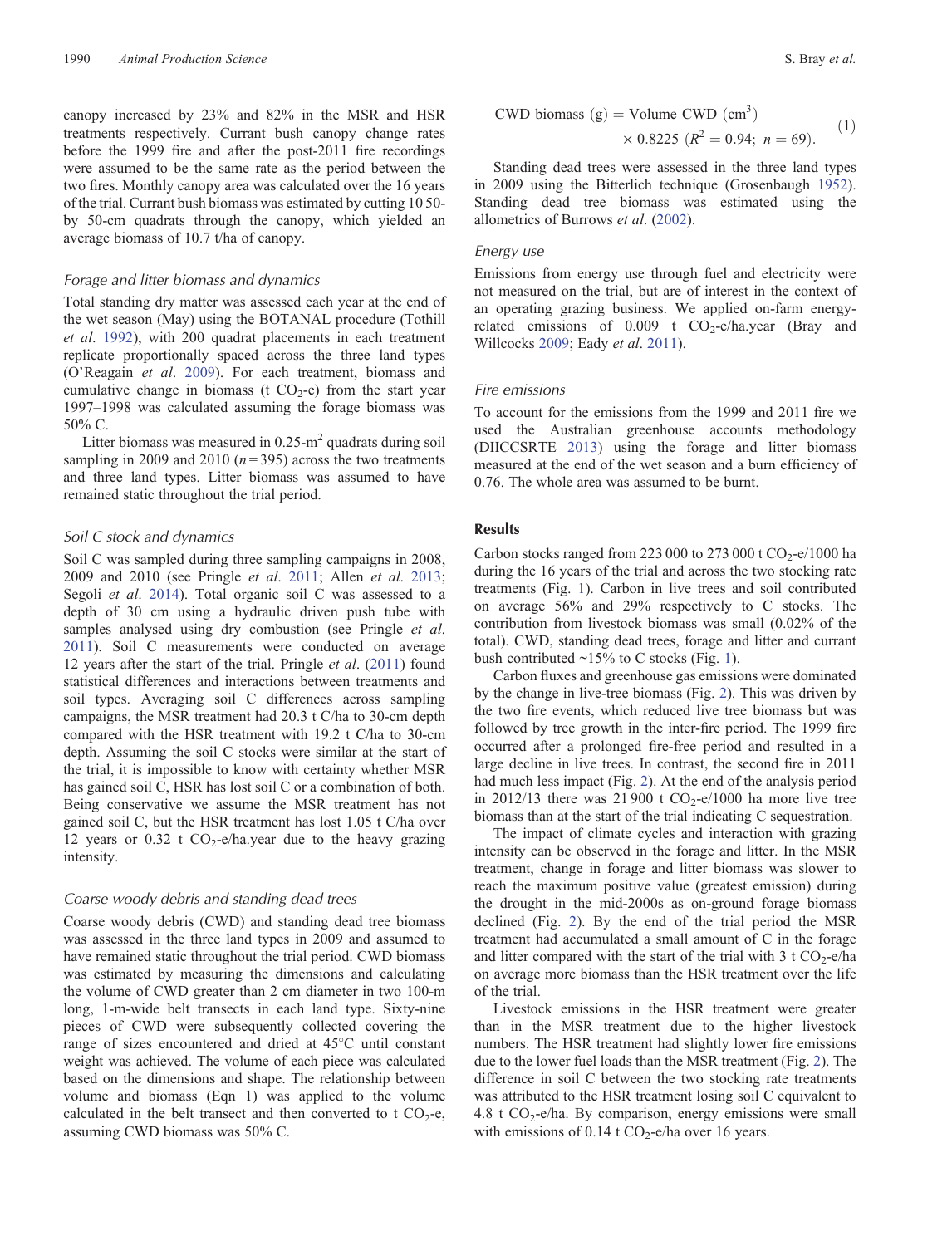<span id="page-3-0"></span>

Fig. 1. Carbon stocks (t  $CO_2$ -e per 1000 ha) for six biomass pools during the 16-year (1997–2013) Wambiana grazing trial for (*a*) moderate stocking rate and (*b*) heavy stocking rate treatments.

Combining the  $t CO<sub>2</sub>$ -e fluxes over 16 years, indicated that the HSR and MSR treatments had a positive net C position of 8800 and 19100 t  $CO_2$ -e/1000 ha respectively (Fig. [3\)](#page-4-0), with the majority of the difference due to forage and litter, livestock emissions and soil C. The high variability during the experimental period largely associated with tree biomass change and to a lesser extent seasonal forage and litter biomass has implications for reference dates (we used the start of the trial in this assessment) for determining grazing industry greenhouse gas assessment baselines.

## **Discussion**

Carbon in live trees dominated the C stocks and had the greatest dynamics in the present analysis (Figs 1, [2](#page-4-0)). The C stocks in the live trees measured here were consistent with previous estimates for grazed woodlands (e.g. Burrows *et al*. [2002](#page-5-0); Bray *et al*. [2006](#page-5-0)). The significant decline in live tree C following the fire in 1999 probably reflected the long period without fire before the Wambiana trial establishment, which resulted in an accumulation of older, hollow trees more susceptible to the fire. The second fire in 2011 had far less impact. Despite the fire-induced fluctuations, the trajectory of increasing C in live trees across land types observed here, often termed 'woodland thickening', has also been reported for other grazed woodlands (Burrows *et al*. [2002;](#page-5-0) Fensham *et al*. [2003](#page-5-0); Krull and Bray [2005;](#page-6-0) Bray *et al*. [2007;](#page-5-0) Krull *et al*. [2007\)](#page-6-0). The woodland thickening observed at the trial appears to have been insensitive to grazing intensity over the 1997–2013 period.

Soil C was the second largest C stock at the site with the magnitude consistent with other soils in the region (e.g. Bray *et al*. [2006,](#page-5-0) [2010;](#page-5-0) Krull *et al*. [2007\)](#page-6-0). There was variation in response of soil C to treatment between land types with the Box having higher soil C in the HSR treatment whereas the other two land types had higher soil C in the MSR treatment (Pringle *et al*. [2011\)](#page-6-0). This inconsistency in the response of soil C to grazing intensity, land condition and land types has also been found in other studies in northern Australia (e.g. Bray *et al*. [2010\)](#page-5-0). The average difference in soil C between the MSR and HSR treatments (1.05 t C/ha over 12 years) was assumed to be due to a decline in the HSR treatment. Further long-term studies or validated soil C modelling are required to evaluate the ongoing direction and magnitude of soil C change in both treatments.

Forage and litter biomass was sensitive to grazing intensity, with lower forage and litter biomass in the HSR treatment. Ongoing heavy pasture utilisation in the HSR treatment is likely to further reduce the abundance and biomass of desirable 3P (productive, palatable and perennial) grasses whereas the proportion of annuals, unpalatable grasses and the exotic stoloniferous grass *Bothrioichloa pertusa* are increasing (O'Reagain and Bushell [2013](#page-6-0); Doran-Browne *et al.* [2014](#page-5-0)).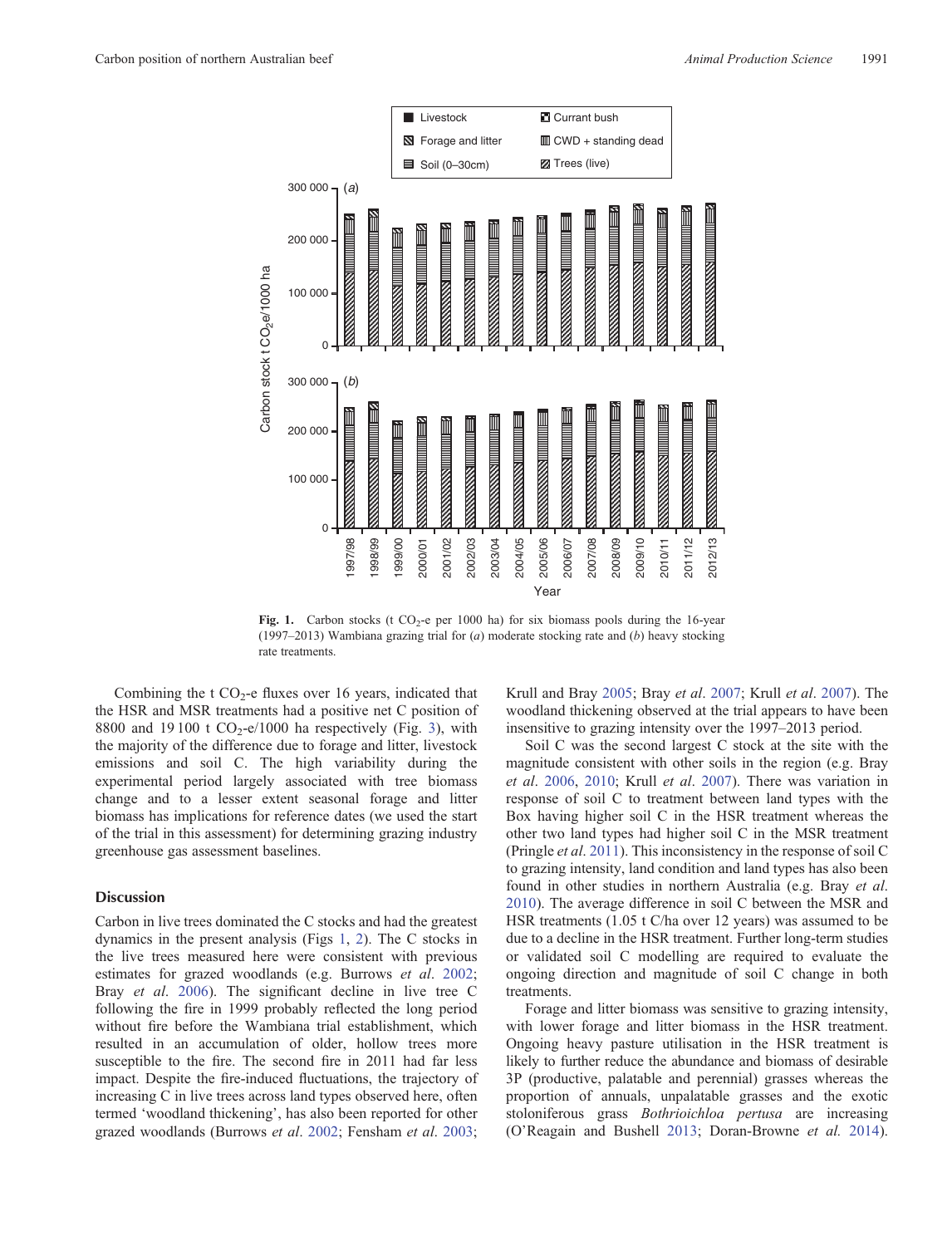<span id="page-4-0"></span>

**Fig. 2.** Cumulative carbon fluxes and emissions (t  $CO<sub>2</sub>$ -e per 1000 ha) during the 16-year (1997–2013) Wambiana grazing trial in (*a*) moderate stocking rate and (*b*) heavy stocking rate treatments. Positive (+ve) values indicate emission to the atmosphere and negative (–ve) values indicate removal from the atmosphere relative to the starting year.



**Fig. 3.** Summary of the carbon flux and emissions (t  $CO_2$ -e per 1000 ha) during the 16-year (1997–2013) Wambiana grazing trial in the heavy and moderate stocking rate treatments. Positive (+ve) values indicate emission to the atmosphere and negative (–ve) values indicate removal from the atmosphere relative to the starting year.

The overall future impact on soil and woody vegetation C stocks due to differences in land condition and fire intensity is still a matter of uncertainty. The lower soil C stocks in two of the three

land types may provide an indication of declining soil C levels with reduced land condition and the decline in forage and litter biomass.

Currant bush (*Carissa ovata*) is a sprawling prickly shrub increasing in abundance in the Burdekin region (Grice *et al*. [2000\)](#page-5-0). Regular fire has been shown to reduce the currant bush canopy area but has little impact on plant numbers (Back [2005](#page-5-0)). At Wambiana, currant bush cover has been increasing in both stocking rate treatments. However, the increase has been greater in the HSR treatment possibly in response to lower competition from forage and reduced fire intensity due to the lower fuel loads. Continued increase in currant bush will eventually decrease forage production and livestock carrying capacity, thereby reducing grazing productivity. Conversely, increasing currant bush may buffer C stock losses through maintaining C biomass (5.35 t C/ha of canopy). In addition, preliminary soil C analyses have indicated that soil under currant bush canopy may contain up to 3 t C/ha more soil C than the surrounding soil (S. Bray, unpubl. data).

A key question for beef businesses in northern Australia and policy makers is whether positive greenhouse gas outcomes are consistent with positive economic and sustainability outcomes. Economic analysis of the Wambiana grazing trial using steers and bioeconomic modelling scaling up to a breeder finishing herd found that annual gross margins were highly variable in the HSR treatment with high returns in good seasons, but very poor or negative returns in poor seasons due to the market penalties on poor condition cattle, the high costs of drought feeding and interest on livestock capital (O'Reagain *et al*. [2011;](#page-6-0) O'Reagain and Bushell [2013;](#page-6-0) Scanlan *et al*. [2013](#page-6-0)). In contrast, annual gross margins in the MSR treatment were much more stable and over 12 years the accumulated gross margin was 1.7 times higher than the HSR treatment. Land condition was also far better in the MSR treatment (O'Reagain and Bushell [2013](#page-6-0)). The net C position analyses indicate that the MSR treatment had a better net C position than the HSR treatment (Fig. 3) supporting the notion that improved greenhouse gas emissions and positive net C position outcomes are consistent with economic and sustainability outcomes.

Significant climate variability is a feature of the northern grazing lands with significant annual, inter-annual and decadal variation (McKeon *et al*. [2009\)](#page-6-0). Multi-year droughts and 'wet' periods impact C storage and emissions through the impact on forage production, land condition and livestock stocking rates (O'Reagain *et al*. [2011](#page-6-0)), tree growth (Back *et al*. [2009\)](#page-5-0) and tree drought-induced die-back (Fensham and Holman [1999](#page-5-0)) and potentially soil C. The slow turnover of soil C (Krull *et al*. [2007](#page-6-0)) means that extreme events that only last a couple of years are likely to have a relatively minor impact. The most significant impact on C stock size and dynamics is the change in live woody vegetation that occurs in response to fire and drought events. These large fluctuations mean that an assessment of the net C position is sensitive to the 'reference' date or 'baseline'. The present 16-year assessment contains multi-year wet and dry periods minimising but not eliminating the risk of erroneous interpretation. However, by comparing the two treatments, it can be concluded that the MSR treatment has a better net C position than the HSR treatment.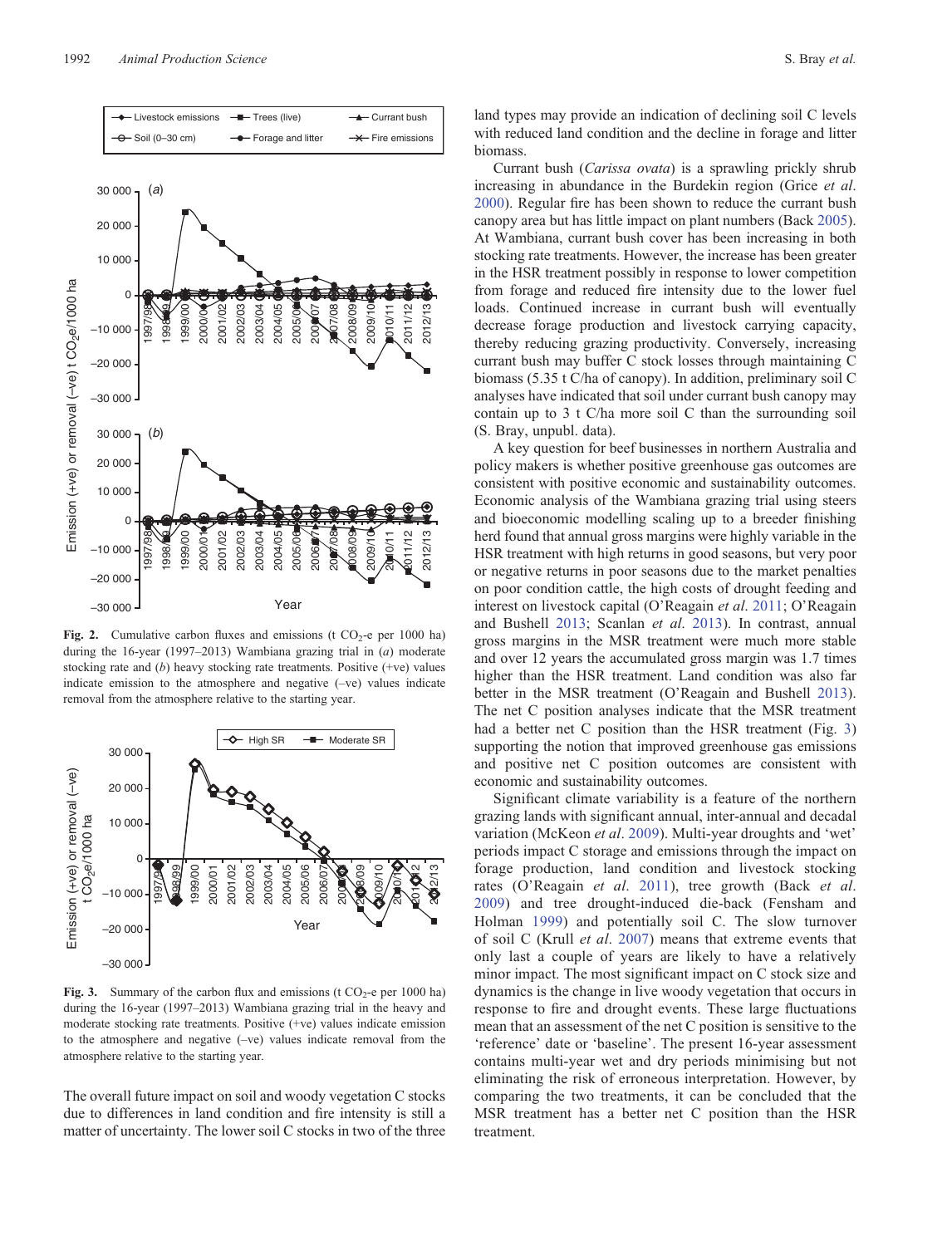<span id="page-5-0"></span>This analysis was based on a comprehensive dataset from one site in Australia's northern grazing lands; however, the methods and findings are expected to be applicable across northern Australia and savanna landscapes around the world. Future work using biophysical modelling incorporating economics and C, once verified at sites such as the Wambiana grazing trial (e.g. Scanlan *et al*. [2013](#page-6-0); Doran-Browne *et al*. 2014), can then be used to test and demonstrate the multiple benefits of moderate stocking rates as opposed to heavy stocking rates at locations throughout the grazing lands.

## **Conclusions**

The extensive beef industry in northern Australia creates significant livestock greenhouse gas emissions. However, livestock emissions are only one component of the C cycle in which grazing businesses operate. Livestock grazing also affects C stocks and fluxes in pasture, woody vegetation and soil through the consumption of forage and other landscape impacts like fire. The Wambiana grazing trial in northern Queensland provided the opportunity to assess the net C position (reported as t  $CO<sub>2</sub>-e$ ) incorporating C stocks and greenhouse gas emissions of two grazing management strategies over a 16-year period. The results indicate that tree biomass and woody vegetation dynamics dominate the C stocks and fluxes in grazed savanna woodlands. Over the 16-year trial, both MSR and HSR treatments had a positive net C position with the MSR treatment having a better net C position (19 t CO<sub>2</sub>-e per ha) than the HSR treatment (9 t CO<sub>2</sub>-e per ha) primarily due to lower livestock emissions and greater pasture biomass and soil C. These results support previously published benefits of grazing at moderate stocking rates compared with heavy stocking rates on land condition, financial returns and reduced risk.

#### **References**

- ABS (2014) 'Land management and farming in Australia, 2012–13.' Available at [http://www.abs.gov.au/ausstats/abs@.nsf/mf/4627.0](www.abs.gov.au/ausstats/abs@.nsf/mf/4627.0) [Verified 18 July 2014]
- Allen DE, Pringle MJ, Bray S, Hall TJ, O'Reagain PO, Phelps D, Cobon DH, Bloesch PM, Dalal RC (2013) What determines soil organic carbon stocks in the grazing lands of north-eastern Australia? *Soil Research* **51**, 695–706. doi:[10.1071/SR13041](dx.doi.org/10.1071/SR13041)
- Back PV (2005) The impact of fire on population density and canopy area of currant bush (*Carissa ovata*) in central Queensland and its implications for grazed woodland management. *Tropical Grasslands* **39**, 65–74.
- Back PV, Anderson ER, Burrows WH, Kennedy MJJ, Carter JO (1997) 'TRAPS – transect recording and processing system.' (Department of Primary Industries: Rockhampton, Qld)
- Back PV, Anderson ER, Burrows WH, Playford C (2009) Research note: poplar box (*Eucalyptus populnea*) growth rates in thinned and intact woodlands in central Queensland. *Tropical Grasslands* **43**, 188–190.
- Bastin G (2008) 'Rangelands 2008. Taking the pulse.' (ACRIS Management Committee, National Land and Water Resources Audit: Canberra)
- Bray SG, Golden R (2009) Scenario analysis of alternative vegetation management options on the greenhouse gas budget of two grazing businesses in north eastern Australia. *The Rangeland Journal* **31**, 137–142. doi:[10.1071/RJ08055](dx.doi.org/10.1071/RJ08055)
- Bray S, Willcocks J (2009) 'Net carbon position of the Queensland beef industry.' (Department of Employment, Economic Development and Innovation: Brisbane Qld)
- Bray SG, Krull ES, Harms BP, Baxter N, Rutherford M, Yee M, Cogle L (2006) Assessment of vegetation change in the Burdekin Catchment of Queensland – project report. No. QI06091. Department of Primary Industries and Fisheries, Rockhampton, Qld.
- Bray SG, Liedloff AC, Sim AK, Back PV, Cook GD, Hoffmann MB (2007) Comparison of woody vegetation change datasets from the grazed woodlands of central Queensland, Northern Beef Research Update Conference, Townsville. (Eds B Pattie, B Restall) pp. 70–77. (North Australia Beef Research Council: Park Ridge, Qld)
- Bray S, Harms B, Fraser G, Rutherford M (2010) Assessment of soil carbon stocks in response to land condition in Queensland's northern grazing land: Appendix A. In 'Keys to healthy savanna lands. Final report'. (Ed. K Broad) pp. 21–47. (Department of Employment, Economic Development and Innovation: Kairi, Qld)
- Burrows WH, Henry BK, Back PV, Hoffmann MB, Tait LJ, Anderson ER, Menke N, Danaher T, Carter JO, McKeon GM (2002) Growth and carbon stock change in eucalypt woodlands in northeast Australia: ecological and greenhouse sink implications. *Global Change Biology* **8**, 769–784. doi[:10.1046/j.1365-2486.2002.00515.x](dx.doi.org/10.1046/j.1365-2486.2002.00515.x)
- Charmley E, Stephens ML, Kennedy PM (2008) Predicting livestock productivity and methane emissions in northern Australia: development of a bio-economic modelling approach. *Australian Journal of Experimental Agriculture* **48**, 109–113. doi[:10.1071/EA07264](dx.doi.org/10.1071/EA07264)
- Cullen BR, Timms M, Eckard R, Mitchell RA, Whip P, Phelps D (2013) The effect of earlier mating and improving fertility on emissions intensity of beef production in a northern Australian herd. In 'Proceedings of the 5th international greenhouse gas and animal agriculture conference (GGAA 2013). 23–26 June 2013, Dublin, Ireland'. Advances in Animal Biosciences Vol. 4, Part 2. p. 403. (Cambridge University Press)
- DAFF (2012) Blanncourt Station productivity and profitability gains through efficient herd management. Available at [http://futurebeef.com.](http://futurebeef.com.au/wp-content/uploads/Blanncourt_CS_web.pdf) [au/wp-content/uploads/Blanncourt\\_CS\\_web.pdf](http://futurebeef.com.au/wp-content/uploads/Blanncourt_CS_web.pdf) [Verified 29 May 2014]
- DIICCSRTE (2013) Australian national greenhouse accounts. National Inventory Report 2011. Department of Industry, Innovation, Climate Change, Science, Research and Tertiary Education, Canberra. Available at [http://www.climatechange.gov.au/sites/climatechange/](www.climatechange.gov.au/sites/climatechange/files/documents/05_2013/AUS_NIR_2011_Vol1.pdf) fi[les/documents/05\\_2013/AUS\\_NIR\\_2011\\_Vol1.pdf](www.climatechange.gov.au/sites/climatechange/files/documents/05_2013/AUS_NIR_2011_Vol1.pdf) [Verified 6 September 2014]
- Doran-Browne NA, Bray SG, Johnson IR, O'Reagain PJ, Eckard RJ (2014) Northern Australian pasture and beef systems. 2. Validation and use of the Sustainable Grazing Systems (SGS) whole-farm biophysical model. *Animal Production Science* **54**, 1995–2002. doi:[10.1071/AN14569](dx.doi.org/10.1071/AN14569)
- Eady S, Viner J, MacDonnell J (2011) On-farm greenhouse gas emissions and water use: case studies in the Queensland beef industry. *Animal Production Science* **51**, 667–681. doi:[10.1071/AN11030](dx.doi.org/10.1071/AN11030)
- Fensham RJ, Holman JE (1999) Temporal and spatial patterns in drought-related tree dieback in Australian savanna. *Journal of Applied Ecology* **36**, 1035–1050. doi:[10.1046/j.1365-2664.1999.00460.x](dx.doi.org/10.1046/j.1365-2664.1999.00460.x)
- Fensham RJ, Low Choy SJ, Fairfax RJ, Cavallaro PC (2003) Modelling trends in woody vegetation structure in semi-arid Australia as determined from aerial photography. *Journal of Environmental Management* **68**, 421–436. doi[:10.1016/S0301-4797\(03\)00111-7](dx.doi.org/10.1016/S0301-4797(03)00111-7)
- Garnett T (2009) Livestock-related greenhouse gas emissions: impacts and options for policy makers. *Environmental Science & Policy* **12**, 491–503. doi:[10.1016/j.envsci.2009.01.006](dx.doi.org/10.1016/j.envsci.2009.01.006)
- Grice AC, Radford IJ, Abbott BN (2000) Regional and landscape-scale patterns of shrub invasion in tropical savannas. *Biological Invasions* **2**, 187–205. doi:[10.1023/A:1010021515356](dx.doi.org/10.1023/A:1010021515356)
- Grosenbaugh LR (1952) Plotless timber estimates new, fast, easy. *Journal of Forestry* **50**, 32–37.
- Hristov AN, Ott T, Tricarico J, Rotz A, Waghorn G, Adesogan A, Dijkstra J, Montes F, Oh J, Kebreab E, Oosting SJ, Gerber PJ, Henderson B, Makkar